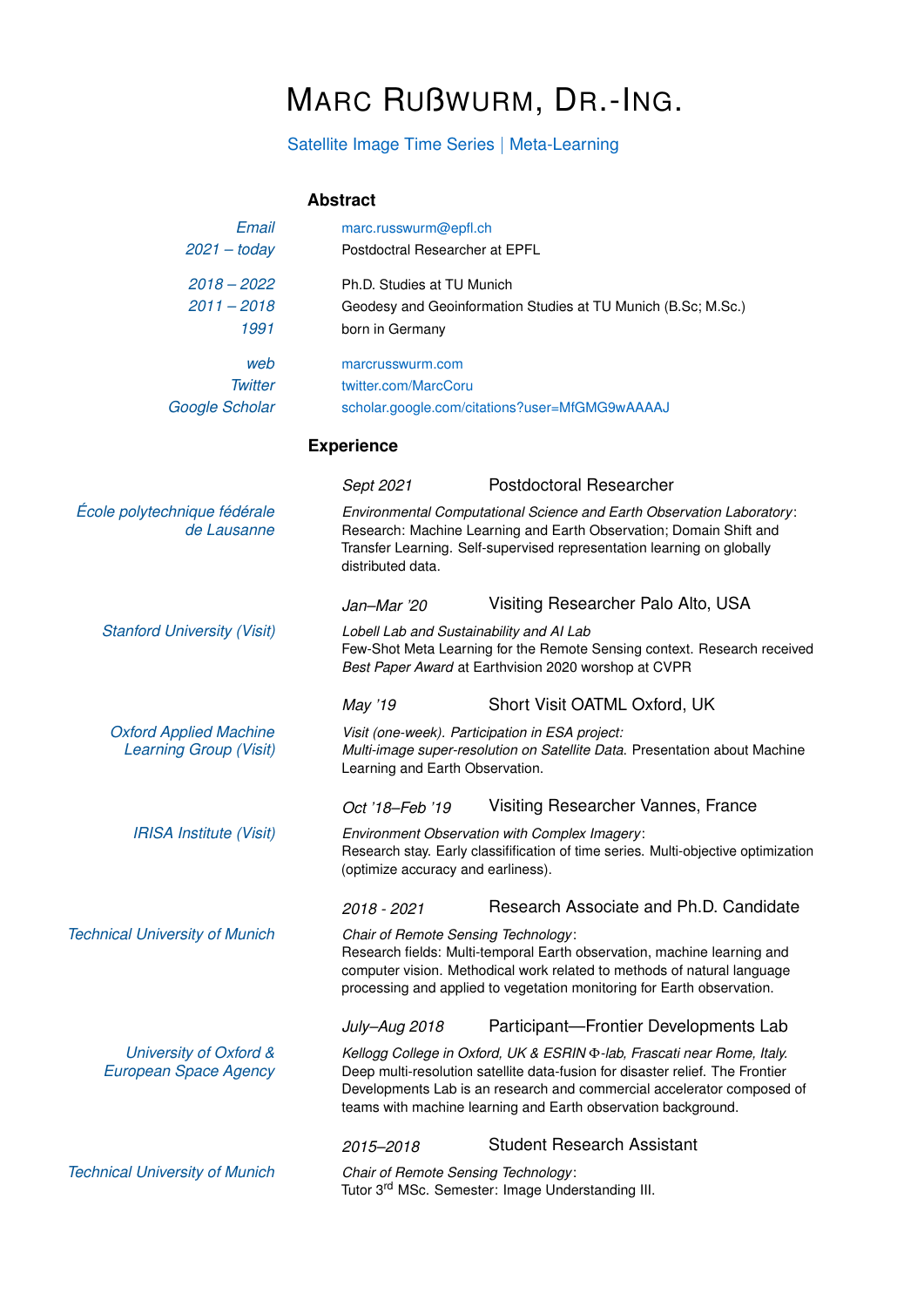## **Education**

|                                             | <b>Technical University of Munich</b><br>2018 – Feb 2022                                                                                                                                                                                                                                                                                                                                                                                                                |
|---------------------------------------------|-------------------------------------------------------------------------------------------------------------------------------------------------------------------------------------------------------------------------------------------------------------------------------------------------------------------------------------------------------------------------------------------------------------------------------------------------------------------------|
| $Dr.-Ing. (Ph.D.)$                          | Chair of Remote Sensing Technology:<br>Thesis: Data-driven Feature Learning with Discriminative Models for Satellite<br>Time Series Ph.D. defense (23rd of Februrary 2022)                                                                                                                                                                                                                                                                                              |
|                                             | <b>Technical University of Munich</b><br>2015–June 2018                                                                                                                                                                                                                                                                                                                                                                                                                 |
| <b>Master of Science</b>                    | Geodesy and Geoinformation (M.Sc): Machine Learning, Computer Vision,<br>Deep Learning, Earth Observation, Remote Sensing, Photogrammetry.<br>Thesis: Multi-temporal Land Cover Classification with Recurrent-Convolutional<br><b>Neural Networks</b><br>Cooperation: Bavarian Ministry of Food, Agriculture and Forestry (StMELF).                                                                                                                                     |
|                                             | <b>Technical University of Munich</b><br>2011-2015                                                                                                                                                                                                                                                                                                                                                                                                                      |
| <b>Bachelor of Science</b>                  | Geodesy and Geoinformation (B.Sc): Photogrammetry, Remote Sensing,<br>Surveying, Cartography, Geo-informatics, Gravity Science, GNSS Science,<br>and Land Management.<br>Thesis: Tri-ocular Image Rectfification and Photogrammetric Reconstruction                                                                                                                                                                                                                     |
|                                             |                                                                                                                                                                                                                                                                                                                                                                                                                                                                         |
| <b>Peer Review</b>                          | <b>Scientific Involvement</b>                                                                                                                                                                                                                                                                                                                                                                                                                                           |
|                                             | Transactions on Geoscience and Remote Sensing (TGRS); Elsevier Remote<br>Sensing of Environment (RSE); Geoscience and Remote Sensing Letters<br>(GRSL); ISPRS Journal of Photogrammetry and Remote Sensing; IEEE<br>Journal of Selected Topics in Applied Earth Observations and Remote<br>Sensing (JSTARS); International Geoscience and Remote Sensing<br>Symposium (IGARSS); Earthvision workshop at Conference on Computer<br>Vision and Pattern Recognition (CVPR) |
| <b>Program Committee</b><br>$(2019 - 2022)$ | MAChine Learning for EArth ObservatioN (MACLEAN) workshop at<br><b>ECML/PKDD</b>                                                                                                                                                                                                                                                                                                                                                                                        |
|                                             | <b>Awards</b>                                                                                                                                                                                                                                                                                                                                                                                                                                                           |
| <b>June 2020</b>                            | Best paper - Earthvision Workshop at Computer Vision and Pattern<br>Recognition Workshop (2020) (link)                                                                                                                                                                                                                                                                                                                                                                  |
| Oct. 2017                                   | Best presentation - NVIDIA Deep Learning Workshop at Leibnitz<br>Supercomputing Center (LRZ)                                                                                                                                                                                                                                                                                                                                                                            |
| <b>July 2017</b>                            | Best paper - Earthvision Workshop at Computer Vision and Pattern<br>Recognition Workshop (2017) (link)                                                                                                                                                                                                                                                                                                                                                                  |
| Sept. 2016                                  | Best presentation - Polish-National Remote Sensing Conference (link)                                                                                                                                                                                                                                                                                                                                                                                                    |
|                                             | <b>Grants (Mobility)</b>                                                                                                                                                                                                                                                                                                                                                                                                                                                |
| <b>March 2020</b>                           | DAAD-IFI Stipend for Research Stay at Lobell Lab, Stanford University                                                                                                                                                                                                                                                                                                                                                                                                   |
| June. 2019                                  | Travel Grants ICML Workshops on AI for Social Good and Time Series                                                                                                                                                                                                                                                                                                                                                                                                      |
| May. 2019                                   | Google Education Credits - 5k\$ in Google Credits for Crop Type Mapping                                                                                                                                                                                                                                                                                                                                                                                                 |
| <b>June 2017</b>                            | Travel grant - of International Society for Photogrammetry and Remote<br>Sensing (ISPRS) (link)                                                                                                                                                                                                                                                                                                                                                                         |
|                                             | <b>Teaching</b>                                                                                                                                                                                                                                                                                                                                                                                                                                                         |
|                                             |                                                                                                                                                                                                                                                                                                                                                                                                                                                                         |

| <b>ISPRS Congress (2022)</b> | Deep Learning for Satellite Time Series (Tutorial Session) |
|------------------------------|------------------------------------------------------------|
| Excercises (TUM; 2017-2018)  | Image Understanding III                                    |
| <b>Advised Master Thesis</b> | Laura Pasero; Corinna Frank                                |
| <b>Advised Projects</b>      | Arthur Chevalley; Max Zollner; Jennifer Kriese             |
|                              |                                                            |